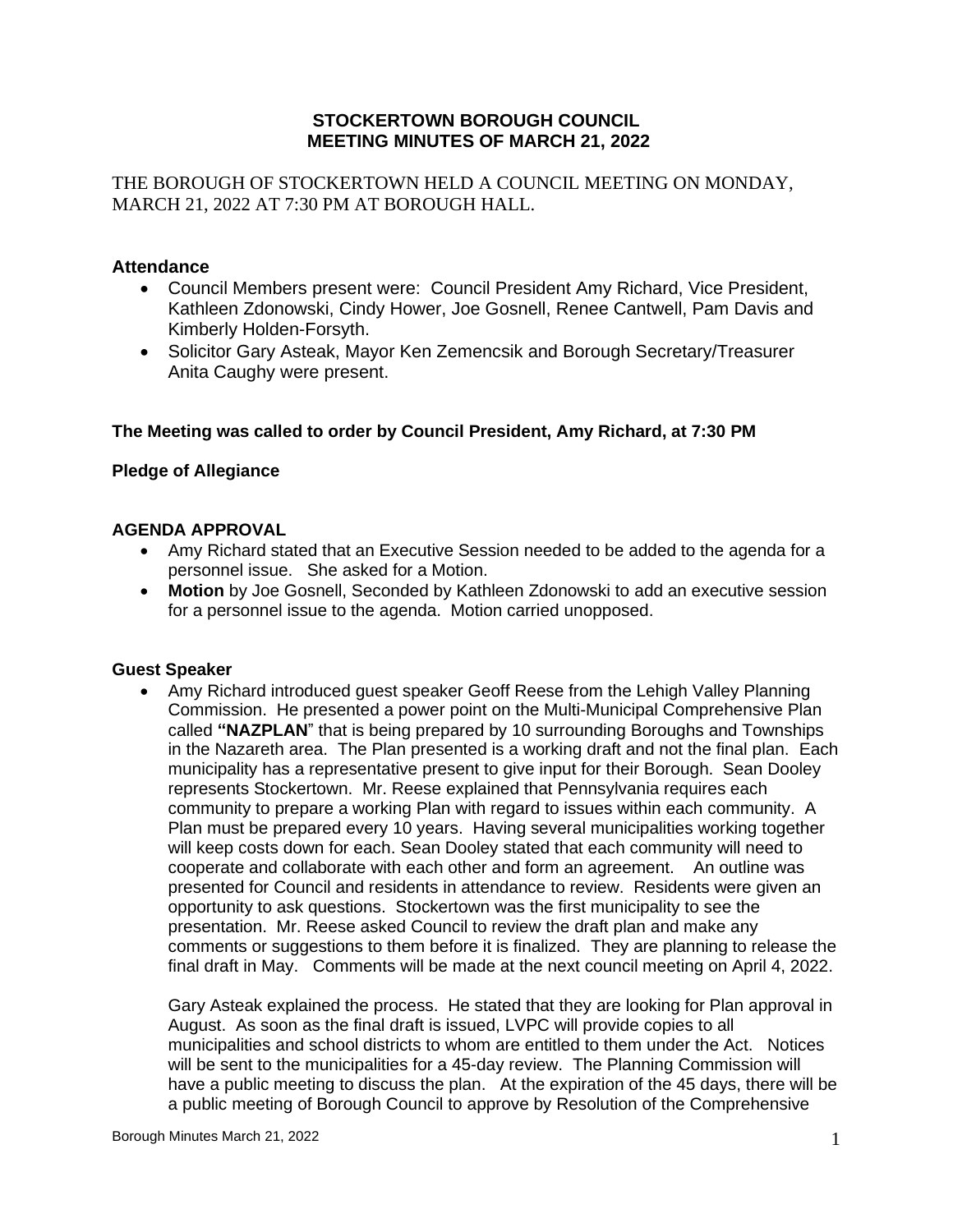Plan. Immediately thereafter, those municipalities who have approved the Comprehensive Plan will begin talking about how to implement the Plan. The Implementation Agreement will then be presented for approval.

# **Council Comment**

- Amy Richard stated that she has a few comments regarding comments made at the last meeting that she feels the need to address so residents have the correct answers to the questions. She stated that there was a comment made about unregistered vehicles or vehicles not parking in the right area at The Goat which was said to be a zoning matter. It is not a zoning issue, it is a police issue
- Ms. Richard also wanted to clarify the issue made by a council member of not having the comments made regarding Hanover Engineering on our agenda when it was advertised. She stated that the comments were made by her under Council Comments which does not need to be advertised on the agenda because it was just an informational comment.

# **Secretary / Treasurer Report**

- **Motion** by Pam Davis, Seconded by Renee Cantwell to approve Council Meeting Minutes of March 7, 2022, as written. Motion carried with one comment by Kim Holden-Forsyth regarding an insurance issue which was tabled at the last council meeting. This item was not in the Minutes because it involved an insurance issue with a private resident and not something for council to vote on.
- **Motion** by Cindy Hower, Seconded by Joe Gosnell to approve accounts payable for the General Fund and Sewer Fund through March 21, 2022. Motion carried unopposed.

# **Mayor Report**

- Mayor Ken Zemencsik read the resignation letter of Officer Nick Ross.
- Amy Richard asked for a Motion to accept Officer Ross's resignation
- **Motion** by Kathleen Zdonowski, Seconded by Joe Gosnell to accept the resignation of Officer Nick Ross. Motion carried unopposed.

# **Public Comment**

- Mr. Daily asked if the Borough has purchased or made a decision to purchase a wood chipper. Amy Richard stated that they have not had a chance to look into one yet but they do plan to do so. Mr. Daily also asked for clarification of how a council meeting runs. Amy Richard explained the procedure to him.
- A resident asked when the Borough would have police coverage. Amy Richard stated that she did not know. She informed the residents that the State Police have been notified that the Borough does not have any police officers on duty at this time. A comment was made that there was a rumor going around that the Borough was trying to disband the police department. Amy Richard emphatically stated that it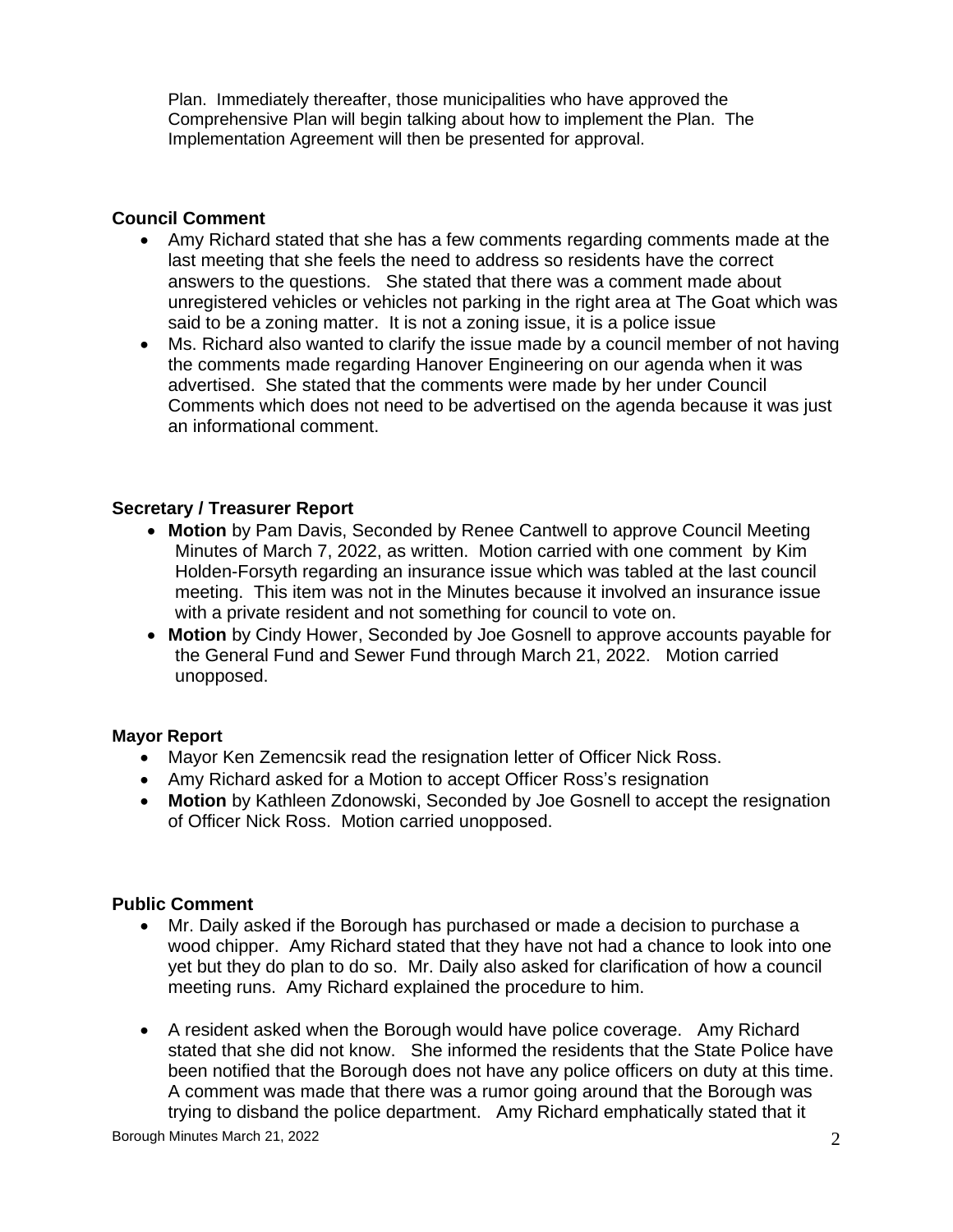was not true and that the Borough is not trying to disband the police department or join a regional department.

- Katie Santiago of Hope Street stated that she has not seen any police in the community for a long time. She wanted to know when police would be patrolling the area again. Amy Richard stated that the Borough currently does not have any other police officers other than the Chief, who is on medical leave, and Officer Shimer who works 2 or 3 days a month. Patrolling will begin as soon as the Borough can hire additional police officers.
- Jacky McCurdy of Hope Street was concerned with the turn-around time for a State Police officer to get to Stockertown in an emergency. Amy Richard stated that the State Police have been informed in person and by mail that the Chief is on medical leave and that the Borough does not have any officers so they will cover Stockertown. Attorney Asteak stated that 911 will dispatch the closest officer.
- Blair Talijan stated that he was a former State Police officer and wanted to suggest that the Borough request the State Police to do patrol checks. If each police car would drive through Stockertown during their patrol, that would provide visibility. He stated that the Borough could then request how many patrols checks were done for the week or month in Stockertown. Amy Richard thanked him and stated that it was a great suggestion and she would contact them.
- Chief Eric Schwab stated that he was approached at the Belfast Deli by a Belfast Trooper that the Borough was disbanding the police department. Amy Richard stated the she had previously responded to him on that issue that he should not listen to gossip. She stated that the Borough is not disbanding the Stockertown Police Department. Solicitor Asteak ask Chief Schwab if he had asked the trooper where he got that information. Chief Schwab stated that he could not remember and that he would have to think about it.
- Robert Eckhart of Lincoln Ave. wanted to address the number of tri-axels which are coming in and out of Buzzi Unicem every day. He stated that there is an extreme amount of garbage being dropped on the roads from one end of town to the other. Mr. Eckhart also addressed the noise coming from the plant. He asked why they are able to destroy the Borough when they don't even pay taxes.
- Amy Richard stated she would explain the tax issue. Sometime in 1980, the Council at that time had the option to implement a mercantile tax on businesses. They opted not to. She stated that there is no business tax on any businesses in the Borough and that cannot be overturned at this point. Solicitor Asteak stated that the Statute expired on the Borough's right to overturn it. Amy Richard stated that the mercantile tax is out of their control, it is a state issue. Business do pay real estate taxes. Pam Davis stated she was very upset when she heard that Stockertown does not collect a mercantile tax and that she looked into it thoroughly. She pressured the Council at that time try to fight for it and they were unsuccessful. Ms. Davis suggested that residents send letter and try to fight the State to overturn this issue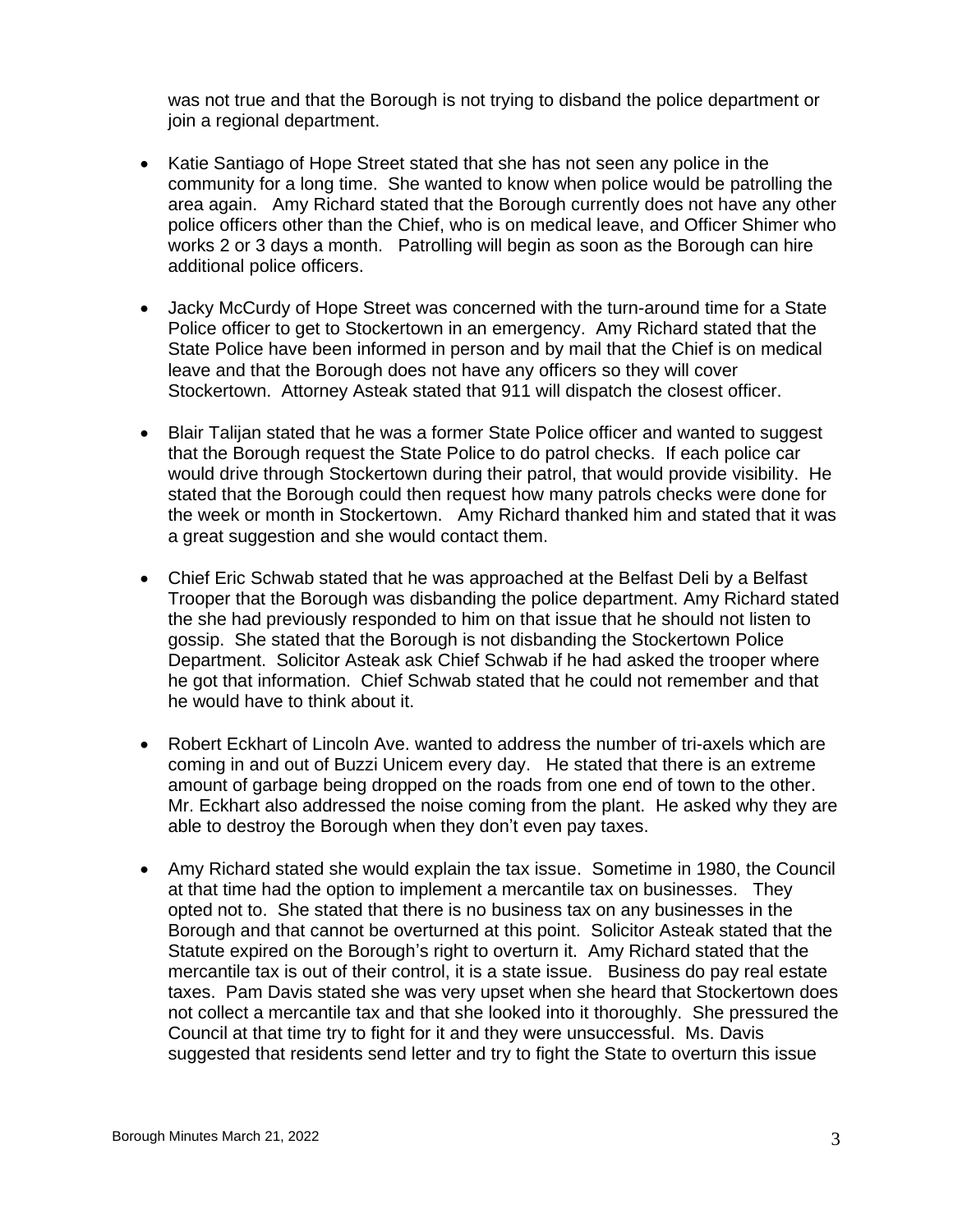and she would be right with them. Solicitor Asteak suggested that the residents, as tax payors, should call their State Representative and State Senator to insist they allow Stockertown to adopt a mercantile tax. He explained that the Borough never had a mercantile tax and when Harrisburg offered this tax, the Council at that time did not accept it or implement the tax. Harrisburg no longer offers this option.

- Mr. Auchenbach addressed the dust coming from Buzzi Unicem and suggested a filtering system be required. It was suggested that he call the DEP to report the issue.
- Eric Wenzelberger stated that Polymer not only has not corrected the noise issue but they are now putting abrasive fumes into the air. Solicitor Asteak stated that this is a zoning issue and will have to be addressed by the zoning officer when he returns from vacation.
- Kathleen Dimmich of Birch Street questioned how long the Borough will be locked into the current sewer rate with Easton Sewer Authority. Amy Richard stated that the Borough is locked into Easton Sewer Authority permanently. The cost is based on water usage which goes into their plant. Currently the Borough has been able to hold the costs and absorb some of the expenses since the residents were hit hard with a real estate tax increase this year due to the garbage contract. Amy Richard stated that she does not know what the charges will be next year because she does not know what Easton will charge. She did state that at some point the sewer charges will go up.
- Amy Richard wanted to emphasize that non-flushable items still cannot be flushed. Flushable wipes are NOT Flushable.

Amy Richard asked if there were any other comments. There were none. She then asked for a Motion to go into executive session.

- **Motion** by Joe Gosnell, Seconded by Cindy Hower to go into executive session at 9:07 PM for a personnel issue. Motion carried unopposed.
- **Motion** by Cindy Hower, Seconded by Kathleen Zdonowski to exit executive session and enter back into regular session at 9:15 PM. Motion carried unopposed.
- **Motion** by Cindy Hower, Seconded by Joe Gosnell to advertise for a Special Meeting on Thursday night, March 24, 2022. Motion Carried unopposed.